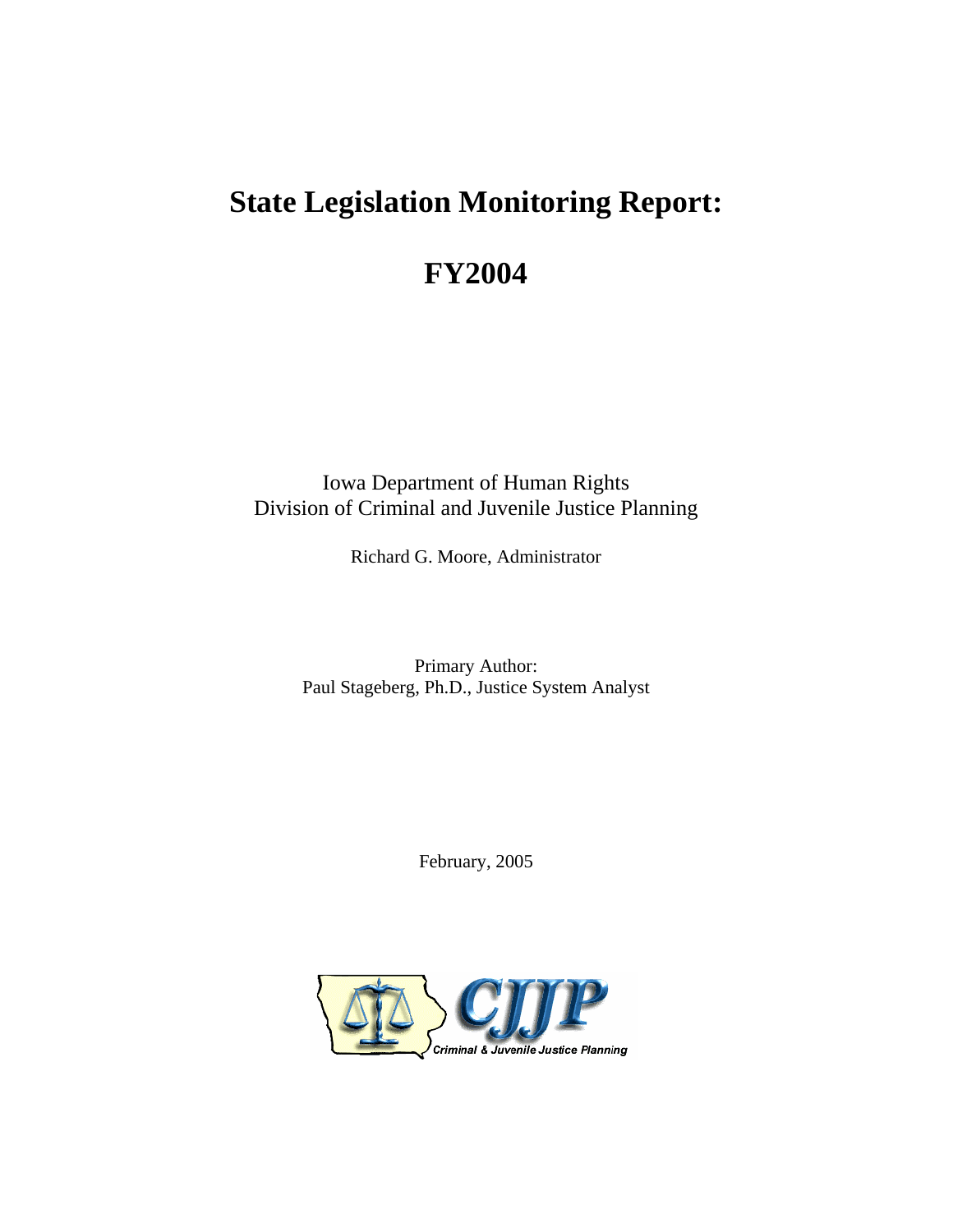# **Introduction**

The Division of Criminal and Juvenile Justice Planning issued its first state legislation monitoring report in February 2002, covering the first six months' impact of Senate File 543 (which enacted a number of sentencing changes) on the justice system; monitoring of the correctional impact of this bill was at the request of several members of the legislature. Since then, the Criminal and Juvenile Justice Planning Advisory Council has requested that CJJP monitor the correctional impact of enacted legislation of particular interest. This report covers monitoring results or future plans to monitor the following:

- Changes in "crack" cocaine and "powder" cocaine penalties under Chapter 124.401 (effective FY2004; see p.3).
- Commitments to prison involving manufacture, distribution, or possession of methamphetamine under Chapter 124.401 (see p.5).
- **Prosecution of offenders for child endangerment under Chapter 726.6(g) for** permitting the presence of a child or minor at a location where a controlled substance manufacturing or a product possession violation occurs (see p.7).
- **Provision of an enhanced penalty for manufacturing of controlled substances under** Chapter 124.401C when children are present and the offender is not charged under section  $726.6(g)$  (see p. 7).
- Creating a new offense when a retailer sells more than two packages of any product containing pseudoephedrine (chapter 126.23A) and providing for an enhanced penalty under Chapter 714.7C when a theft involves more than two packages of similar products (see p.8).
- Establishment of parole eligibility at 70% of time served for persons sentenced under the "85% law" provisions of *Iowa Code* Section 902.12. (effective FY2005; see p. 9).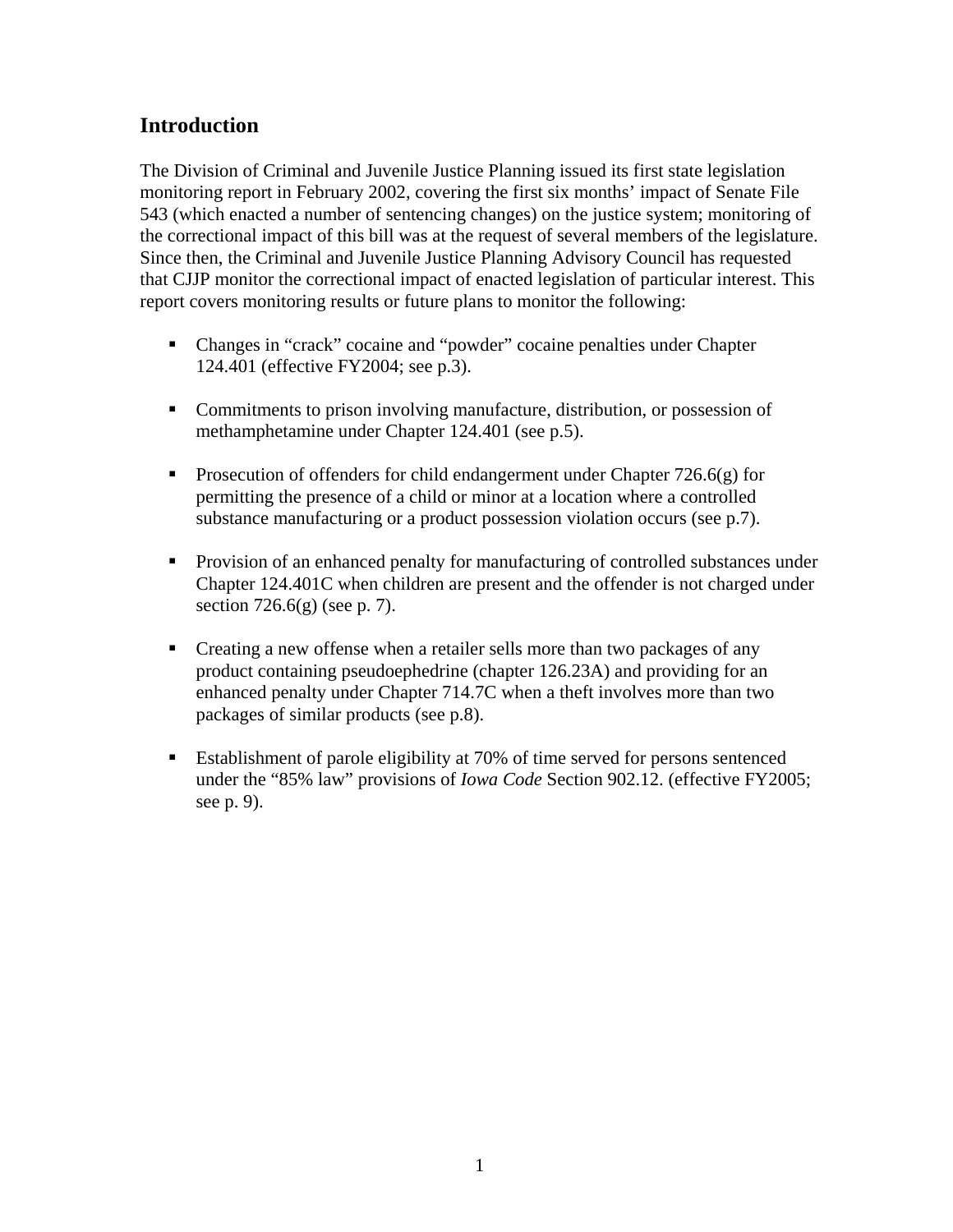# **Summary of Findings**

- *"Crack" vs. "powder" cocaine penalties (chapter 124.401[1B]).* It is difficult to determine if the change to equalize penalties for crack cocaine and powder cocaine has had any impact. Collection of data from pre-sentence investigations and institutional reception summaries indicates inconsistency in how drug amounts are recorded. That said, a comparison of cocaine admissions to prison in FY03 and FY04 contains some evidence that the statutory change may be having the desired impact in reducing crack cocaine admissions for small amounts of drugs.
- **Monitoring "meth" prison commitments.** While there was no statutory change pertaining to manufacture, distribution, or use of methamphetamine during the 2004 legislative session, the Criminal Justice Advisory Council requested continued monitoring of prison commitments for meth due to its primacy in drug-related prison commitment in Iowa. While the fourth quarter of FY2004 showed the highest percentage of commitments for meth during the year, the overall percentage of commitments for meth manufacture, distribution, and use was less than was seen in FY2003.
- *Child endangerment*. A new section (chapter 726.6[g]) was added to the Code to provide for child endangerment charges when a child is knowingly permitted at a location where methamphetamine is being manufactured. There were no prosecutions under this chapter during the first six months of state FY2005.
- *Child endangerment*. An enhancement was added to sections 124.401C of the code to permit an additional confinement of five years when methamphetamine is manufactured in the presence of minors. Two persons were sentenced to Iowa prisons during the first six months of FY2005 under chapter 124.401C, but neither sentence appears to have been affected by this enhancement.
- *Retail sale of more than two packages of products containing pseudoephedrine*. A new section (chapter 126.23A) imposes penalties on retailers violating this chapter. There were no charges filed under this chapter during the first six months of FY2005.
- **Theft of products containing pseudoephedrine.** A new section, 714.7C, imposes penalties when a person steals more than two packages or products containing pseudoephedrine as an active ingredient. There were eight charges filed under chapter 714.7C during the first six months of FY2005 and one conviction.
- *"85%" law parole eligibility*. During the 2004 legislative session, changes were made to Code sections dealing with what had previously been referred to as "85% sentences," establishing parole eligibility at 70% for all inmates previously sentenced under these sections. The first of these inmates became eligible for release consideration on July 1, 2004. Through January 18, 2005, forty-two inmates had become eligible for release consideration, with eight of these having been released to parole and/or work release.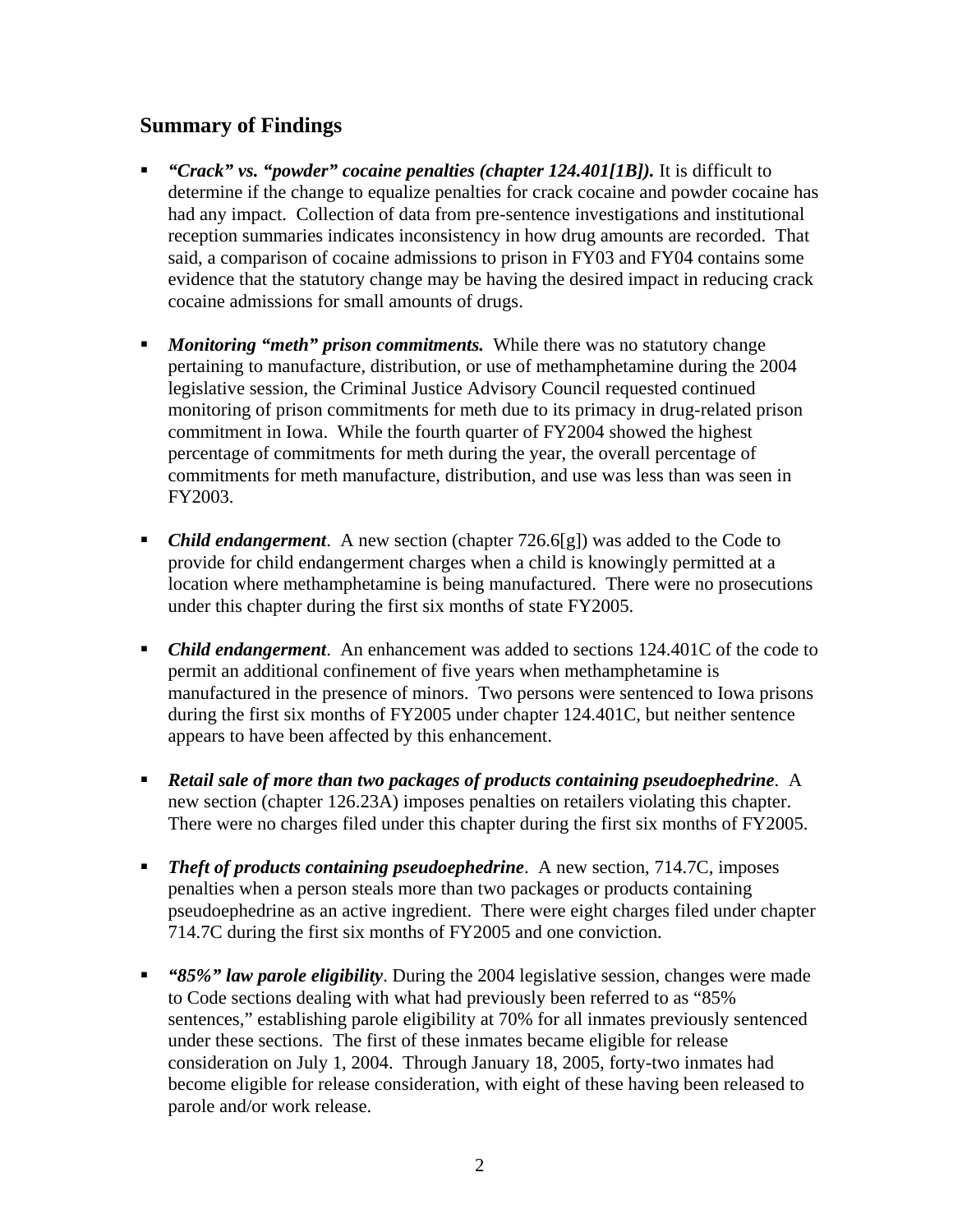#### **"Crack" and "powder" cocaine penalties**

*Provision.* Effective beginning in FY2004, SF422 modified the amounts specified in the *Iowa Code* that determine the penalty level of "crack" and "powder cocaine offenses as follows:

#### **"Crack" Cocaine**

|                      | Prior to FY2004:    | <b>Current Law:</b> |
|----------------------|---------------------|---------------------|
| <b>Penalty</b>       | <b>Amount Dealt</b> | <b>Amount Dealt</b> |
| Class $B - 50$ years | $> 50$ grams        | $> 50$ grams        |
| Class $B - 25$ years | $>$ 5 grams         | $> 10$ grams        |
| Class $C - 10$ years | Up to 5 grams       | Up to 10 grams      |
| "Powder" Cocaine     |                     |                     |
|                      | Prior to FY2004:    | <b>Current Law:</b> |

|                      | 11010               | van viit van v      |
|----------------------|---------------------|---------------------|
| <b>Penalty</b>       | <b>Amount Dealt</b> | <b>Amount Dealt</b> |
| Class $B - 50$ years | $>$ 5 kilograms     | $> 500$ grams       |
| Class $B - 25$ years | $> 500$ grams       | $>100$ grams        |
| Class $C - 10$ years | Up to 500 grams     | Up to 100 grams     |

*Monitoring Activity.* CJJP collected information on type of drug involved in drug offenses from the Iowa Corrections Offender Network (ICON) for all incoming inmates whose lead charge involved drugs during state FY2004 and for the third quarter of FY2003. The distribution of sentences for incoming inmates with cocaine drug crimes as lead offenses during these two periods is shown below:

|                     | <b>Primary Drug Leading to Commitment</b> |               |                  |                  |              |              |
|---------------------|-------------------------------------------|---------------|------------------|------------------|--------------|--------------|
|                     |                                           | <b>FY2003</b> |                  | <b>FY2004</b>    |              |              |
| <b>Class</b>        | Cocaine                                   | <b>Crack</b>  | <b>Total</b>     | Cocaine          | <b>Crack</b> | <b>Total</b> |
| <b>B</b> Felony N   |                                           |               | $\overline{2}$   | 2                | 7            | 9            |
| <b>Percent</b>      | 7.1%                                      | 3.1%          | 4.3%             | 3.3%             | $7.7\%$      | 5.9%         |
| <b>Other Felony</b> | 1                                         | 3             | $\boldsymbol{4}$ | 6                | 7            | 13           |
| <b>Percent</b>      | 7.1%                                      | 9.4%          | 8.7%             | 9.8%             | $7.7\%$      | 8.6%         |
| <b>C</b> Felony     | 9                                         | 21            | 30               | 47               | 54           | 101          |
| <b>Percent</b>      | 64.3%                                     | 65.6%         | 65.2%            | 77.0%            | 59.3%        | 66.4%        |
| <b>D</b> Felony     | $\mathbf 0$                               | 4             | 4                | $\boldsymbol{4}$ | 18           | 22           |
| <b>Percent</b>      | $0.0\%$                                   | 12.5%         | 8.7%             | $6.6\%$          | 19.8%        | 14.5%        |
| <b>Misdemeanors</b> | 3                                         | 3             | 6                | 2                | 5            | 7            |
| <b>Percent</b>      | 21.4%                                     | 9.4%          | 13.0%            | 3.3%             | 5.5%         | 4.6%         |
| <b>Total N</b>      | 14                                        | 32            | 46               | 61               | 91           | 152          |

#### **Drug Involved in Commitment to Iowa Prisons, FY2003 and FY2004, by Class**

\* FY 2003 figures are for January-March 2003.

The table suggests some differences between the two years. First, if one assumes that the figures for FY03 represent about one-quarter of that year's admissions, it appears that the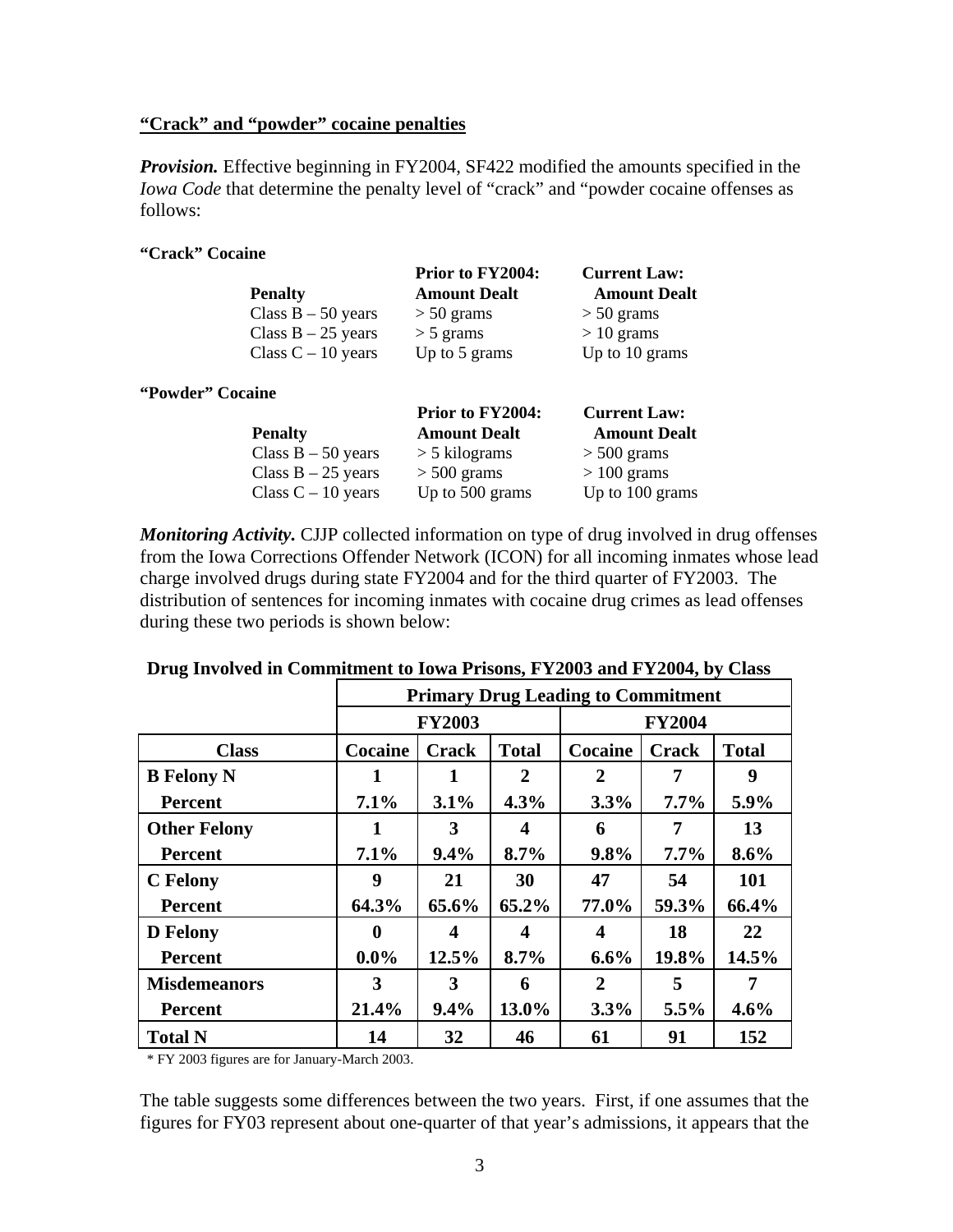raw number of admissions for cocaine-related offenses dropped somewhat in FY04. All of this apparent decrease occurred in admissions for crack-related offenses. One result of this apparent decrease in crack admissions is that the **ratio** of powder cocaine to crack admissions for the two years is quite different, as the sample of FY2003 admissions shows a ratio of crack to powder of more than 2:1, while in FY2004 the ratio was approximately 1.5:1.

Second, while SF422 appears to make it easier to prosecute for Class B felonies those who possess powder cocaine (as the threshold for Class B offenses was lowered from 500 grams to 100 grams) the *percentage* of incoming inmates convicted of powder cocaine offenses classed as Class B felonies dropped (7.1% in FY03 to 3.3% in FY04, although there was only one admission in the FY03 sample). On the other hand, while SF422 required higher amounts of crack cocaine to reach the Class B threshold (>10 grams vs. >5 grams) the percentage of Class B admissions rose from 3.1% to 7.7%. While one should be cautious in interpreting these numbers, particularly due to small numbers in the FY2003 sample, this tentative finding suggests further study in this area.

At the level of less serious offenses, however, there is evidence that the statutory change may be having the desired effect. Commitments to prison for powder cocaine Class D felonies and misdemeanors dropped from 21.4% in FY03 to 9.9% in FY04 as the amount of cocaine necessary for a Class C conviction was reduced. The rise in the amount of crack cocaine necessary for a Class C felony, on the other hand, was raised, and the result appears to have been an increase in Class D felony and misdemeanor commitments to prison for crack offenses. Thus, for both crack and powder cocaine, the change in the amount necessary for a Class C conviction appears to be functioning consistent with the statutory change.

To obtain a more thorough idea of the impact of the legislative changes, an attempt was made to determine the amount of drugs involved in powder and crack cocaine commitments. Unfortunately, determining the impact of the effort to equalize penalties between powder and crack cocaine has been problematic. An examination of pre-sentence reports and institutional reception summaries suggests that there is great variation in whether and how this information is presented. Many contain no information on drug amounts. Those that include amounts do not use standardized measures, as some include specific amounts (usually in grams), some will provide a range (e.g., "more than five grams"), and some will use another index (e.g., "two rocks of cocaine," "\$20 worth of cocaine," or "one bag of marijuana"). It may be possible to expand monitoring of this issue, but only through fairly labor-intensive collection of data from court transcripts or other records.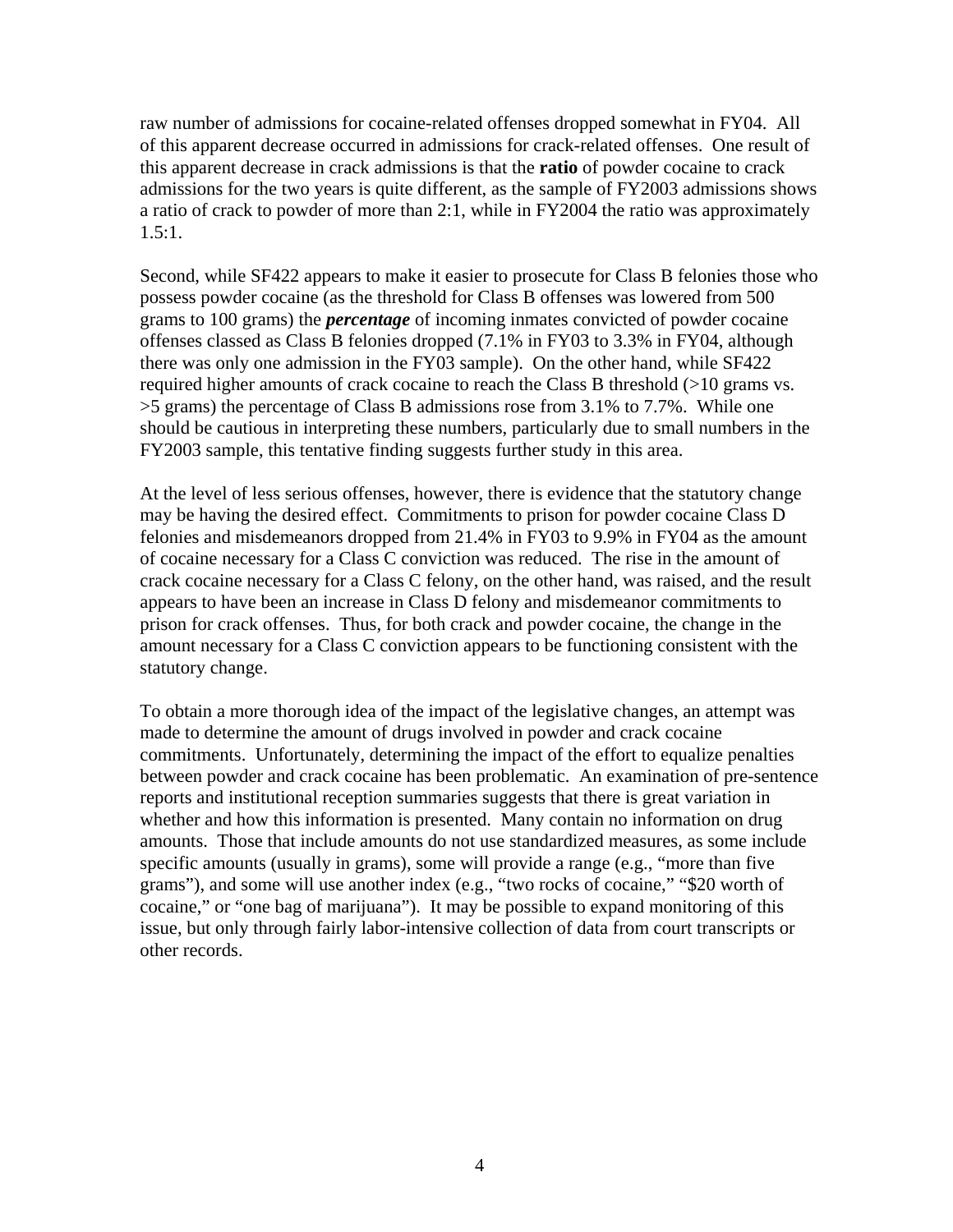## **Monitoring of prison admissions stemming from methamphetamine manufacturing, distribution, or use**

*Monitoring Plan*. Due to the significant impact of methamphetamine in Iowa, CJJP staff were directed to compile regular data on the impact of its use on Iowa's prison population. This instruction was particularly appropriate in FY2004, as admissions to prison dropped during that period while admissions for drug-related offenses continued to rise. For the first time, inmates convicted of drug-related offenses constituted the largest group of admissions to Iowa's prisons.

*Impact to Date*. The table below shows the primary controlled substance resulting in commitment for drug-related offenses during state FY2004. It shows that methamphetamine was involved in far more commitments than any other type of controlled substance throughout the fiscal year, with marijuana being next most likely to result in commitment.

| <b>Primary drug</b>         |       | $\mathbf 2$ | 3     | 4     | <b>Total</b> |
|-----------------------------|-------|-------------|-------|-------|--------------|
| <b>Powder Cocaine</b>       | 8.3%  | 6.0%        | 4.4%  | 3.5%  | 5.5%         |
| <b>Crack Cocaine</b>        | 9.1%  | 8.7%        | 8.5%  | 6.6%  | 8.2%         |
| <b>Hallucinogens</b>        | 0.4%  | 0.4%        | 0.7%  | 0.3%  | 0.5%         |
| <b>Methamphetamine</b>      | 64.9% | 59.5%       | 61.4% | 70.0% | 64.1%        |
| Marijuana                   | 15.2% | 23.0%       | 23.4% | 18.1% | 19.9%        |
| <b>Morphine-derivatives</b> | 0.4%  | 0.0%        | 0.0%  | 0.3%  | 0.2%         |
| Rx drugs                    | 1.4%  | 2.4%        | 1.0%  | 1.0%  | 1.4%         |
| <b>Unknown</b>              | 0.4%  | 0.0%        | 0.7%  | 0.0%  | 0.3%         |
| <b>Total N</b>              | 276   | 252         | 295   | 287   | 1,110        |

**Drug Involved in Commitments to Iowa Prisons, FY2004, by Quarter** 

According to Iowa's 2004 Prison Population Forecast, however, commitments for drug offenses involving methamphetamine dropped from 72 percent in FY2003 to the figure above in FY2004, suggesting that, while the number of drug-related commitments continued to rise during FY2004, the *percentage* involving meth actually dropped.

These data may also be broken down by lead commitment offense class. This shows that convictions for methamphetamine manufacture, distribution, and possession tend to fall among the most serious felonies, with 87.9 percent of the Class B drug felonies involving meth. The reverse is true for marijuana.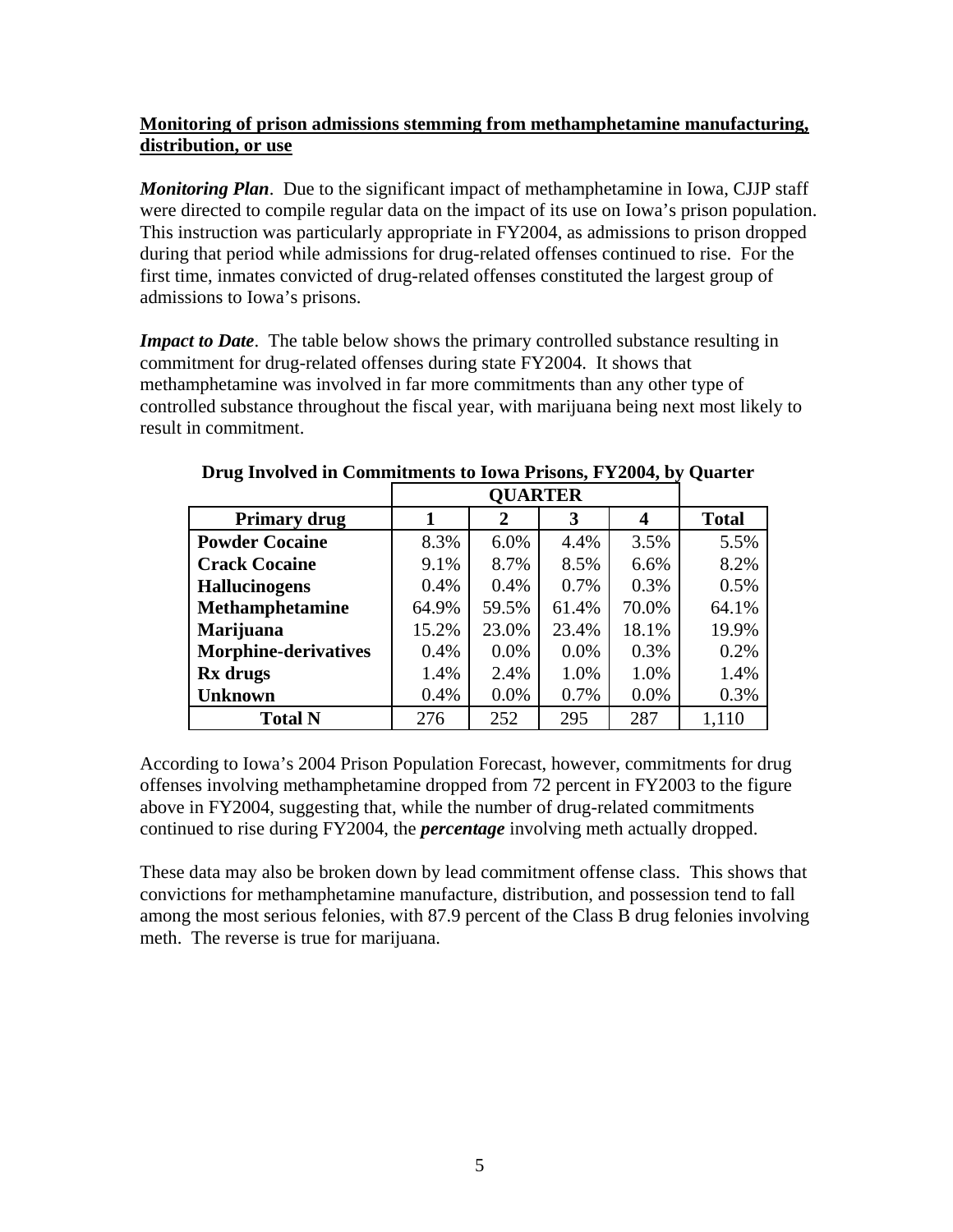|                     | <b>Primary Drug Leading to Commitment</b> |              |             |            |              |              |
|---------------------|-------------------------------------------|--------------|-------------|------------|--------------|--------------|
|                     |                                           |              |             |            |              | <b>Total</b> |
| <b>Class</b>        | Cocaine                                   | <b>Crack</b> | <b>Meth</b> | MJ         | <b>Other</b> | N            |
| <b>B</b> Felony N   | 2                                         |              | 102         | 4          | 1            | 116          |
| <b>Percent</b>      | 1.7%                                      | $6.0\%$      | 87.9%       | 3.4%       | $0.9\%$      |              |
| <b>Other Felony</b> | 6                                         |              | 39          | 13         | 1            | 66           |
| <b>Percent</b>      | 9.1%                                      | $10.6\%$     | 59.1%       | 19.7%      | 1.5%         |              |
| <b>C</b> Felony     | 47                                        | 54           | 379         | 23         | 18           | 521          |
| <b>Percent</b>      | $9.0\%$                                   | $10.4\%$     | 72.7%       | 4.4%       | 3.5%         |              |
| <b>D</b> Felony     | 4                                         | 18           | 171         | <b>160</b> | 4            | 357          |
| <b>Percent</b>      | 1.1%                                      | $5.0\%$      | 47.9%       | 44.8%      | 1.1%         |              |
| <b>Misdemeanor</b>  |                                           |              |             |            |              |              |
| S                   | 2                                         | 5            | 20          | 21         | 2            | 50           |
| <b>Percent</b>      | 4.0%                                      | 10.0%        | 40.0%       | 42.0%      | $4.0\%$      |              |

**Drug Involved in Commitments to Iowa Prisons, FY2004, by Class**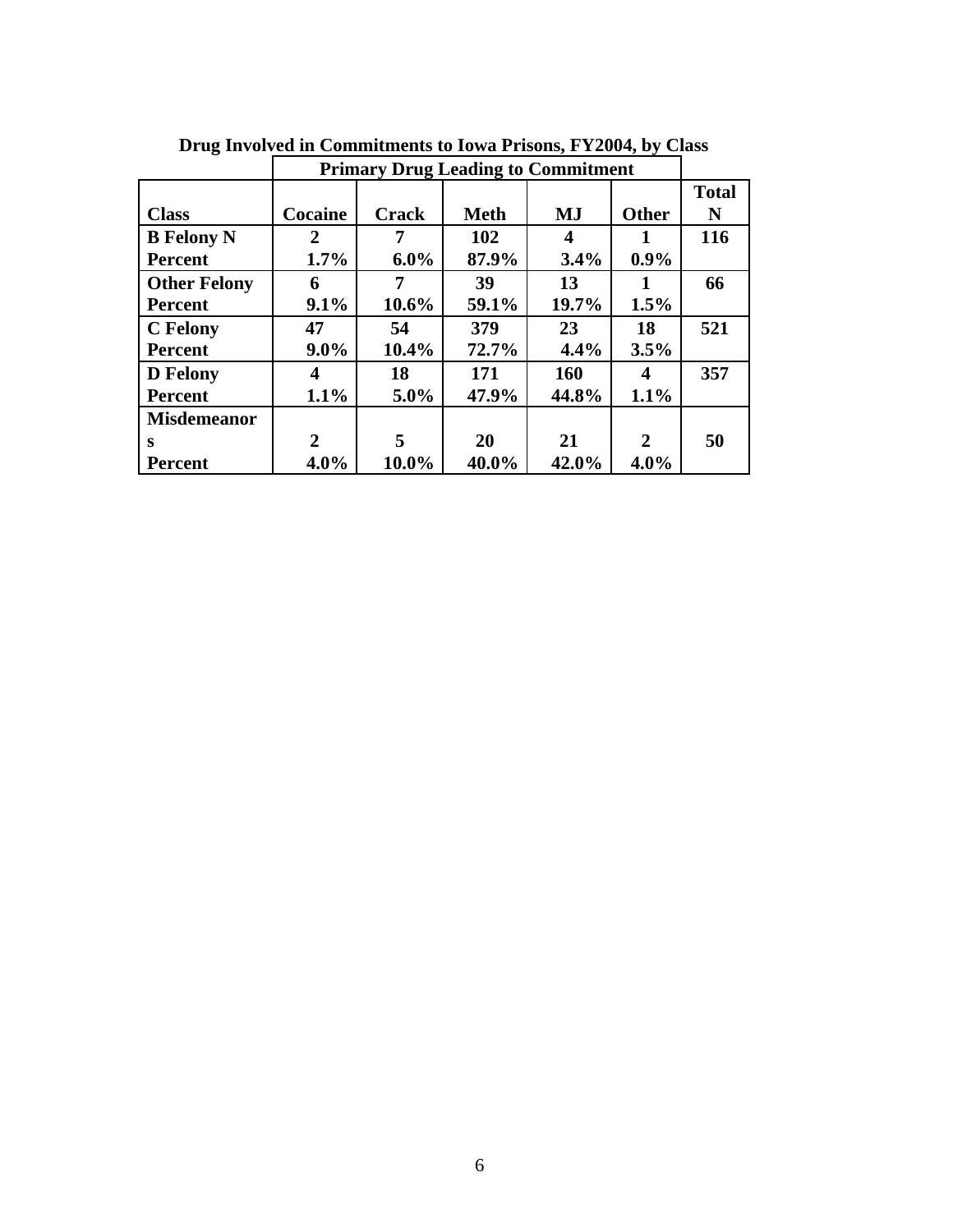## **Impact of HF 2150, creating an offense of Child Endangerment for manufacture of drugs with children present and creating an enhanced penalty under chapter 124.401C.**

*Provision.* This legislation created a new Class D felony under section 726.6(g) when methamphetamine is manufactured in the presence of minors It also created an enhancement of the maximum term under Chapter 124.401C (manufacturing methamphetamine in the presence of minors) when the individual is not charged under  $726.6(g)$ .

*Monitoring activity*. Analysis of charge and conviction data in the Iowa Court Information System (ICIS) for the first six months of FY2005 indicates that there were no charges brought under sections 726.6(g) during the period, and no convictions. To date, it appears that this new section has had little impact on charges for the crime of Child Endangerment.

There were seven charges brought under Chapter 124.401C, one of which led to conviction. Two persons entered prison under Chapter 124.401C during this period (one resulting from the FY2005 conviction), but neither appears to have been sentenced to the additional five years permitted under HF2150, as both received 15-year sentences which have been typical for this offense. Thus, to date, it appears that the sentencing enhancement has not been used.

For comparison purposes, there were seven admissions to prison for violations of Section 124.401C during FY2003, so (preliminarily) it appears that the statute change has not resulted in an increase in commitments.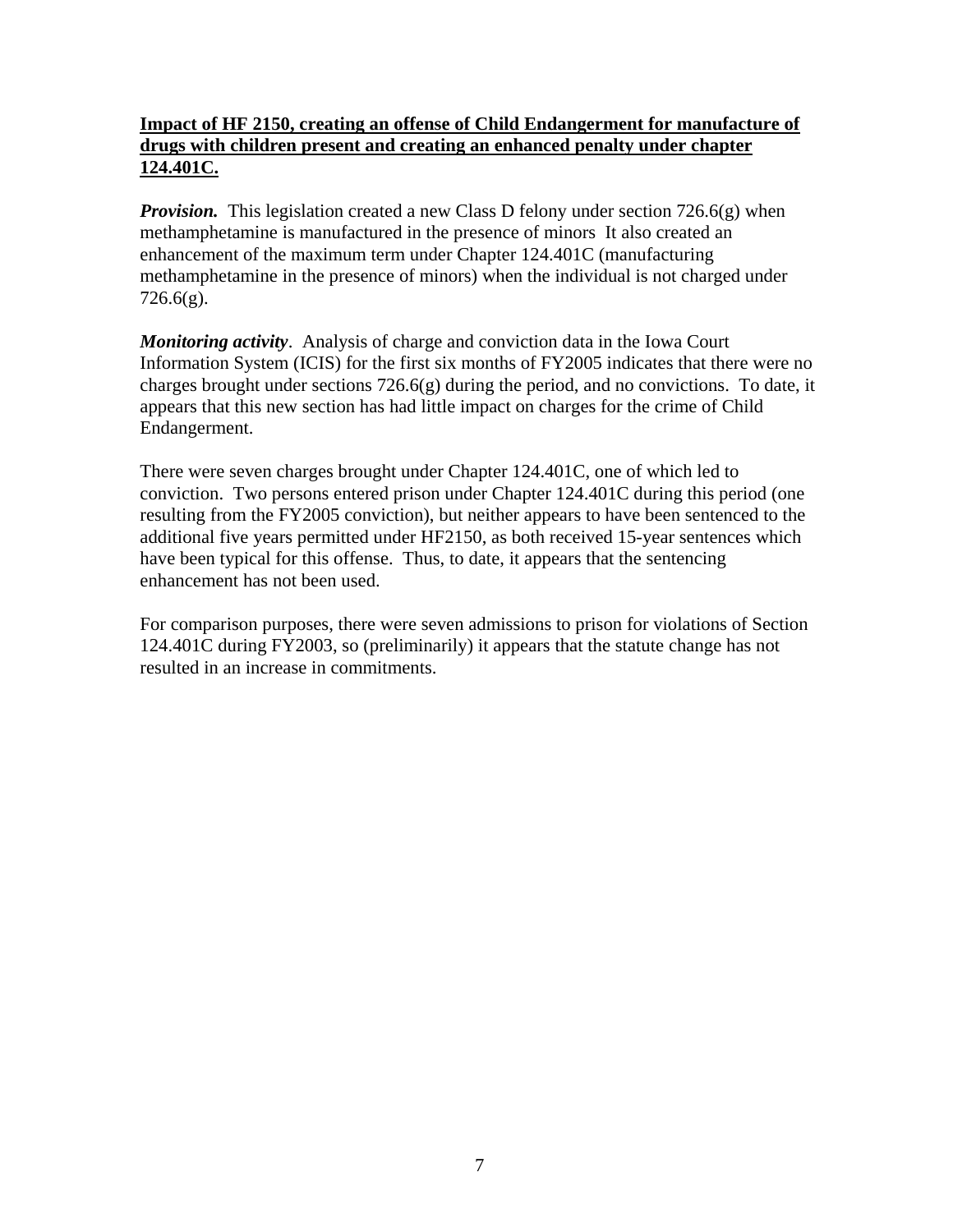## **Impact of HF 2259, enhancement of penalties relating to the retail sale or theft of packages containing pseudoephedrine**

*Provision*. This legislation created enhancements contained in two sections of the Criminal Code, Section 126.23A and Section 714.7C. The former imposed penalties on retailers selling more than two packages of products containing pseudoephedrine as an active ingredient. The latter increased thefts of more than two packages of similar products from a simple misdemeanor to a serious misdemeanor.

*Monitoring Activity*. Analysis of data for July 1, 2004 through December 31, 2004, shows no charges in Iowa for violation of section 126.23A and eight charges under 714.7C. Of these eight, one resulted in conviction as charged and three resulted in conviction on other charges. The remaining cases are pending.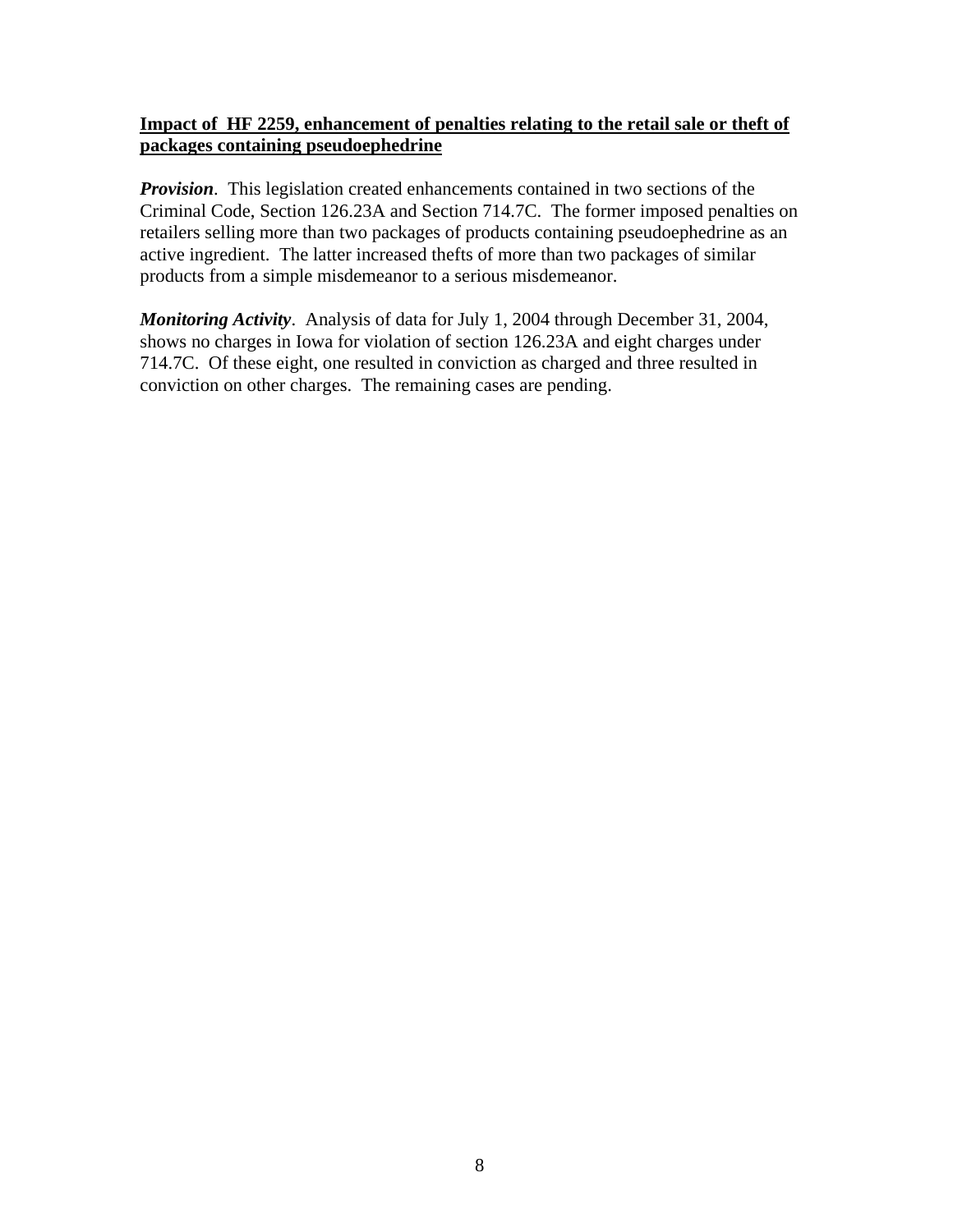#### **Impact of SF 2275, establishing parole eligibility at 70% for 85% sentences.**

*Provisions.* Effective beginning in FY2005, all persons sentenced under "85% law" provisions of *Iowa Code* Section 902.12 automatically became eligible for parole after serving 70% of their maximum terms. Release of these inmates is discretionary by the Board of Parole until the sentence expires at 85% of the maximum term.

*Monitoring Plan.* A list of all persons sentenced under the "85% law" has been compiled which includes the tentative discharge date and the inmate's parole eligibility date. This file is updated periodically to determine which of the eligible inmates have been released and whether any have returned to prison.

*Impact to Date*. As of January 18, 2005, forty-two inmates serving 85% sentences have become eligible for release under the provisions of SF2275. None of these inmates would have been previously eligible for release. Of these 42, eight have been released (five to work release, with one of these subsequently being paroled, and an additional three to parole [with one of these released to Interstate Compact and one to detainer]). None of these inmates have been returned to Iowa prisons.

Release of these inmates has saved 2,127 prisoner-days through 1/18/05, or an average of 266 days per inmate. The average savings (per inmate) is expected to increase as the Department of Corrections and Board of Parole become more familiar with preparing 85% inmates for parole eligibility. Assuming release midway between parole eligibility and expiration, it is estimated that twenty-three more inmates will have been released by the end of FY05 than would have been the case under the previous statute.

*Estimated Long-Term Impact*. CJJP analysis of the potential correctional impact of the change effected under HF2275 suggests that the impact of the change is greatest in the short term, at least until potential release of Class B 85% inmates starts (under current law) in 2014. The table below shows the estimated reduction in prison population resulting in the change to parole eligibility at 70%:

| <b>ESUMATE LA OPULATION REGULTION</b> |                  |  |  |  |
|---------------------------------------|------------------|--|--|--|
| <b>Fiscal Year End</b>                | <b>Reduction</b> |  |  |  |
| 2005                                  | 23               |  |  |  |
| 2006                                  | 48               |  |  |  |
| 2007                                  | 54               |  |  |  |
| 2008                                  | 60               |  |  |  |
| 2009                                  | 36               |  |  |  |
| 2010                                  | 43               |  |  |  |
| 2011                                  | 28               |  |  |  |
| 2012                                  | 16               |  |  |  |
| 2013                                  | 9                |  |  |  |
| 2014                                  |                  |  |  |  |

## **Estimated Population Reduction**